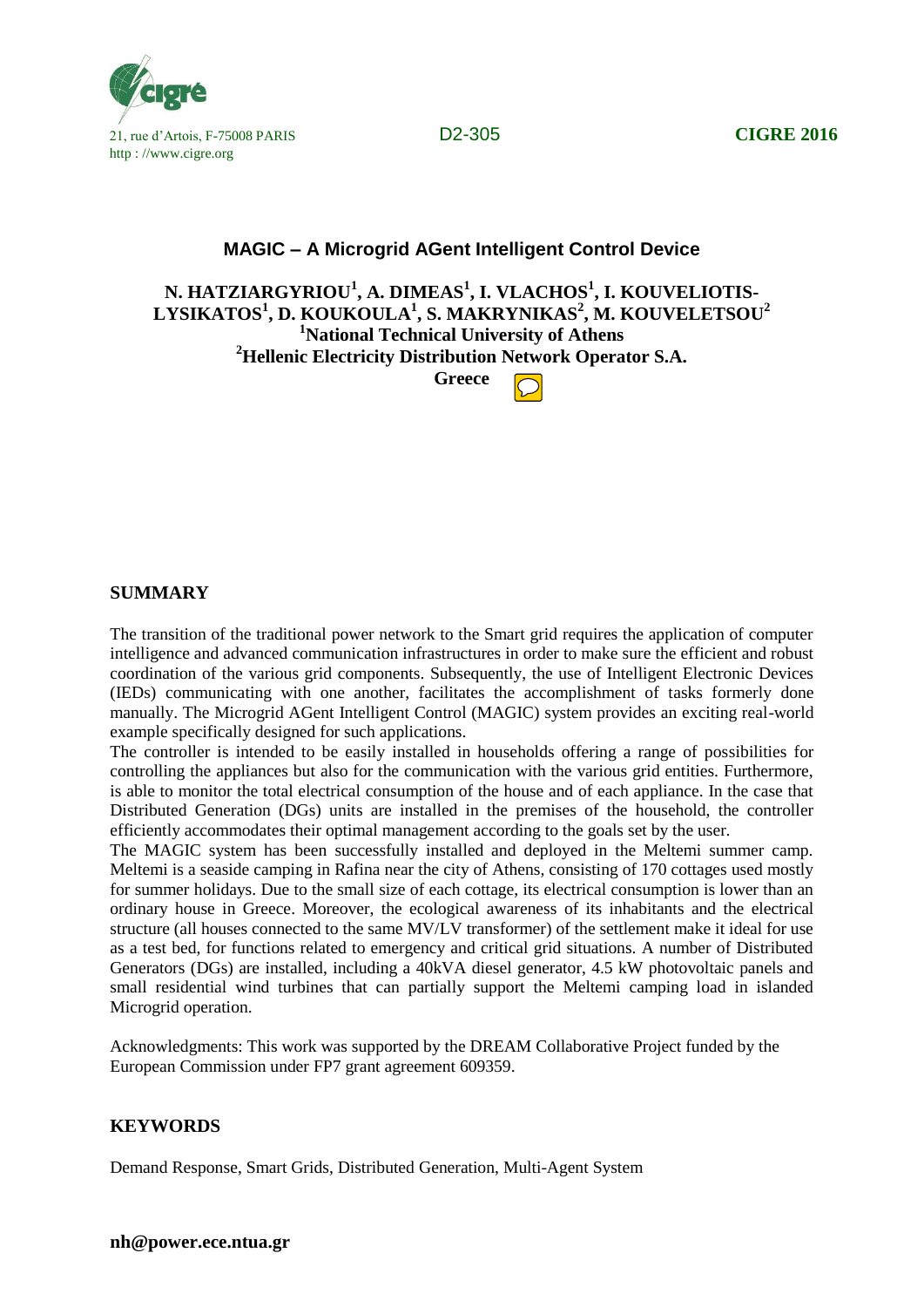### **INTRODUCTION**

The transition of the traditional power network to the Smart grid requires the application of computer intelligence and advanced communication infrastructures in order to make sure the efficient and robust coordination of the various grid components. Subsequently, the use of Intelligent Electronic Devices (IEDs) communicating with one another, facilitates the accomplishment of tasks formerly done manually. The Microgrid AGent Intelligent Control (MAGIC) system provides an exciting real-world example specifically designed for such applications.

The controller is intended to be easily installed in households offering a range of possibilities for controlling the appliances but also for the communication with the various grid entities. Furthermore, is able to monitor the total electrical consumption of the house and of each appliance. In the case that Distributed Generation (DGs) units are installed in the premises of the household, the controller efficiently accommodates their optimal management according to the goals set by the user.

In the context of the smart grid, the responsibility of Distribution System Operators (DSOs) to provide reliable energy to end-users, can be translated into the aggregation of possible available local flexibilities; the usage of which under certain circumstances can be seen as ancillary services to the upstream power grid. The controller accommodates the end-users flexibility mediating for the support of the grid's real-time operation (e.g. congestion management and voltage control). The enhanced communication and coordination capabilities of the controller offer a variety of operational modes. For example, it can be used for the decentralized control of the grid since it is equipped with sophisticated distributed algorithms providing strategies that drive the grid to an optimized technical and economical operation using local communication interactions (i.e. peer-to-peer communication structure). The controller supports the FIPA compliant, Java based, JADE platform and implements a multi-agent system (MAS) that enables the coordination of the negotiating entities along with the calculation of the operational strategies.

On the hardware side, the MAGIC system follows a modular architecture. The heart of the system is based on a powerful micro processing running Linux that is responsible for all communicational and functional capabilities of the controller. The unit also includes a smart metering module, as well as wired and wireless communication interfaces. Modbus TCP/IP is also supported for remote control and data acquisition, thus offering industry standard communication capabilities. Moreover, the controller is expandable with several serial and a USB port and has the ability not only to control but also to monitor several appliances. It is designed for both indoor and outdoor installation and is equipped with a display in order to present messages directly to the consumer. In addition, the consumers are informed online about the status of the system, their consumption and energy costs. This information is also available through a web portal. This information is critical, since consumers accept them easily when they visualize the potential for energy savings cost benefits.

The MAGIC system has been successfully installed and deployed in the Meltemi summer camp. Meltemi is a seaside camping in Rafina near the city of Athens, consisting of 170 cottages used mostly for summer holidays. Due to the small size of each cottage, its electrical consumption is lower than an ordinary house in Greece. Moreover, the ecological awareness of its inhabitants and the electrical structure (all houses connected to the same MV/LV transformer) of the settlement make it ideal for use as a test bed, for functions related to emergency and critical grid situations. A number of Distributed Generators (DGs) are installed, including a 40kVA diesel generator, 4.5 kW photovoltaic panels and small residential wind turbines that can partially support the Meltemi camping load in islanded Microgrid operation.

### **SYSTEM ARCHITECTURE**

### **Hardware**

The heart of the MAGIC controller is the a fully customizable Single Board PC (SBPC), the Alix2d2 from PC Engines (illustrated in Figure 1 below). The specification and technical characteristics of the SBC are listed below.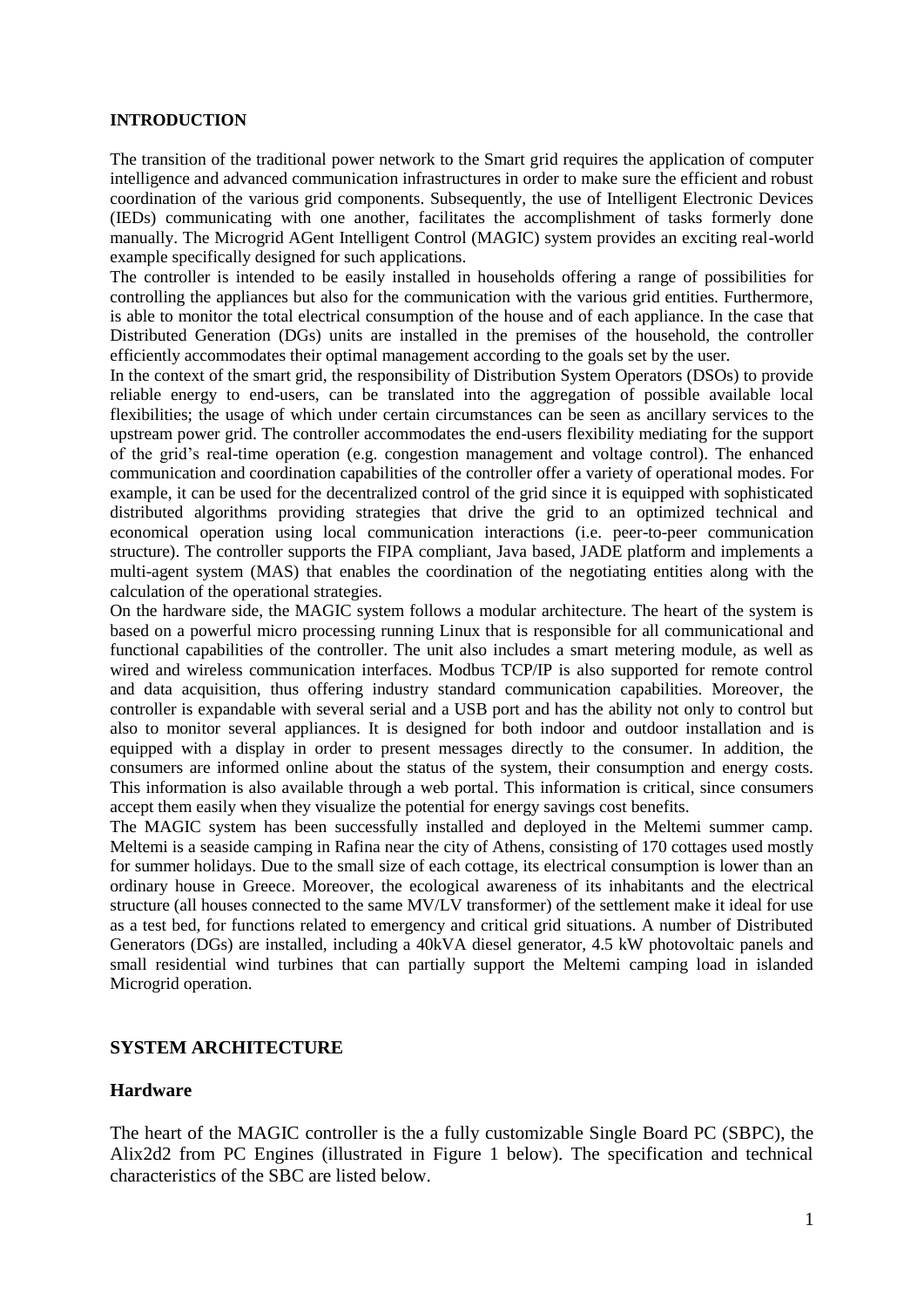- CPU: 500 MHz AMD Geode LX800
- DRAM: 256 MB DDR DRAM
- Storage: CompactFlash socket, 44 pin IDE header
- Power: DC jack or passive POE, min. 7V to max. 20V
- Expansion: 2 miniPCI slots, LPC bus
- Connectivity: 2 Ethernet channels (Via VT6105M 10/100)
- I/O: DB9 serial port, dual USB port
- Board size:  $6 \times 6'$  (152.4  $\times$  152.4 mm)



Figure 1. The Alix2d2 router board from PC Engines.

The SBPC is also equipped with one wireless card supporting the IEEE802.11a/b/g/ standard, which provides the required connectivity with the Wi-Fi router that is installed in the customers' premises.

Two other components that are included in the MAGIC controller are the energy metering module and the Microcontroller Unit (MCU). The energy metering module carries out the task of continuously monitoring the power line of the consumer and gather the required information, such as voltage and current measurements, active and reactive power readings, energy consumption etc. that are subsequently fed into the "DREAM Framework" that will be presented later in this paper. The coordination and communication between the energy meter module and the SBPC is handled by the MCU, that consists of an Atmel ATmega2560 microcontroller, equipped with necessary digital and analog inputs and outputs, as well as with the relays and circuit breakers required for controlling and interfacing with the customer's loads. The communication between the various functional blocks of the MAGIC controller is based on the TCP/IP and Modbus protocols and an overview of this architecture is depicted in Figure 2.



Figure 2. MAGIC communication architecture.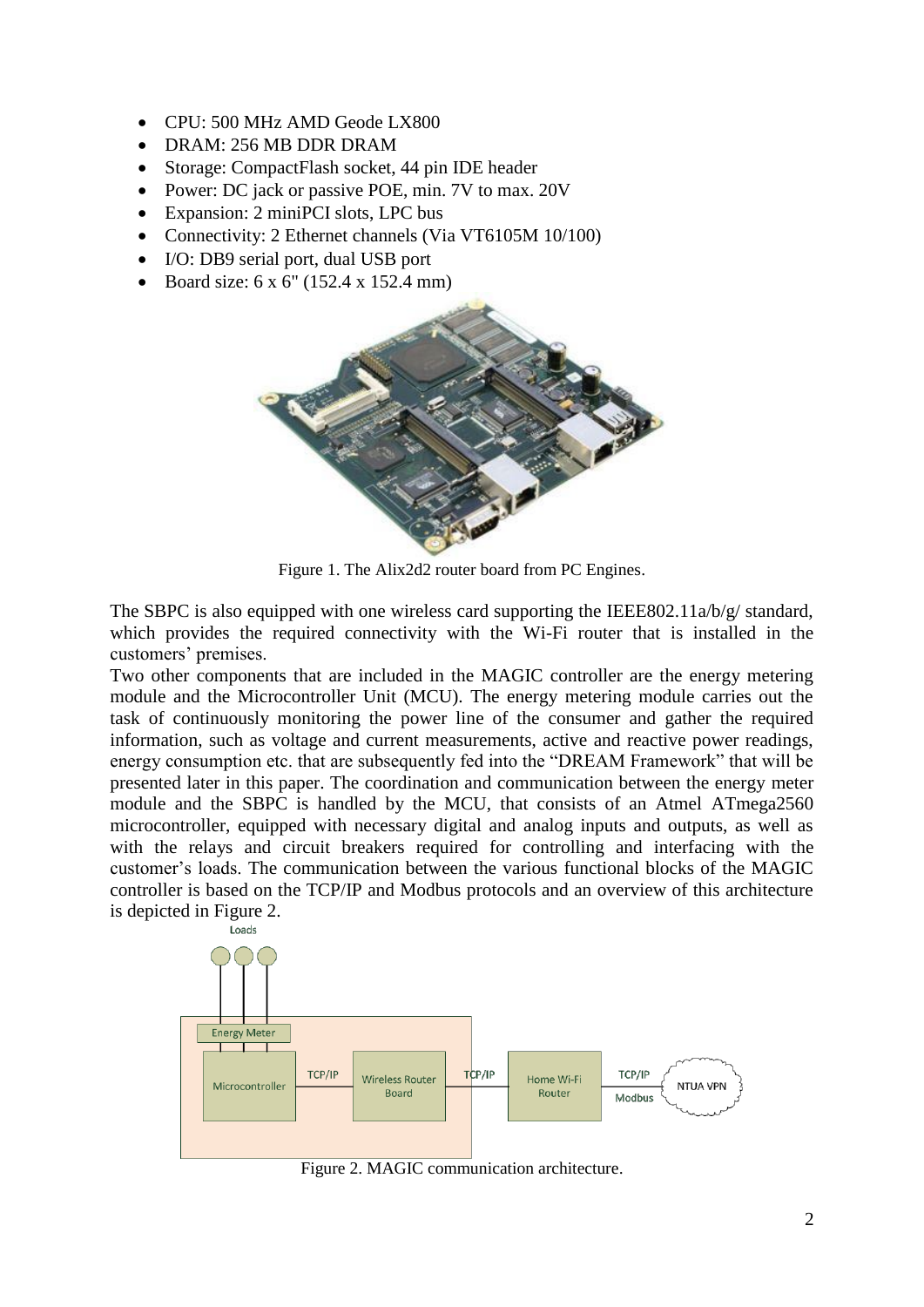# **Software**

The MAGIC controller firmware is based on the OpenWrt OS. OpenWrt is described as a Linux distribution for embedded devices. Instead of trying to create a single, static firmware, OpenWrt provides a fully writable filesystem with package management. The user interface for the MAGIC is implemented through a web interface, where the experienced user can have access to all components of the controller and can carry out any low- or high-level customization and configuration.

|                                       | OpenWrt   OpenWrt Attitude Adjustment 12.09   Load: 0.08 0.03 0.05   Auto Refresh: on<br>Changes: 0 |
|---------------------------------------|-----------------------------------------------------------------------------------------------------|
| Status System Network                 | Logout                                                                                              |
| <b>Overview</b><br>Firewall<br>Routes | <b>Realtime Graphs</b><br>System Log<br>Kernel Log<br>Processes                                     |
| <b>Status</b>                         |                                                                                                     |
|                                       |                                                                                                     |
| <b>System</b>                         |                                                                                                     |
| <b>Router Name</b>                    | OpenWrt                                                                                             |
| <b>Router Model</b>                   | i586                                                                                                |
| <b>Firmware Version</b>               | OpenWrt Attitude Adjustment 12.09 / LuCI 0.11 Branch (0.11+svn9769)                                 |
| <b>Kernel Version</b>                 | 3.3.8                                                                                               |
| <b>Local Time</b>                     | Thu Feb 25 10:43:41 2016                                                                            |
| Uptime                                | 3d 0h 6m 43s                                                                                        |
| <b>Load Average</b>                   | 0.11, 0.04, 0.05                                                                                    |
| Memory                                |                                                                                                     |
| <b>Total Available</b>                | 247880 kB / 256168 kB (96%)                                                                         |
|                                       |                                                                                                     |
| Free                                  | 240508 kB / 256168 kB (93%)                                                                         |
| Cached                                | 6544 kB / 256168 kB (2%)                                                                            |
| <b>Buffered</b>                       | 828 kB / 256168 kB (0%)                                                                             |
| <b>Network</b>                        |                                                                                                     |
| <b>IPv4 WAN Status</b>                |                                                                                                     |
|                                       | Type: static<br>Address: 192.168.1.199<br>$\bullet$                                                 |
|                                       | Netmask: 255.255.255.0                                                                              |
|                                       | br-<br>Gateway: 192.168.1.1<br><u>lan</u><br>DNS 1: 8.8.8.8                                         |
|                                       | Connected: 3d 0h 6m 34s                                                                             |
| <b>Active Connections</b>             | 36 / 16384 (0%)                                                                                     |
|                                       |                                                                                                     |

Figure 3. The MAGIC web user interface.

# **THE MAGIC SYSTEM AS A SMART GRID COMPONENT**

The controller accommodates the end-users' flexibility mediating for the support of the grid's real-time operation (e.g. congestion management and voltage control). The flexibility essentially constitutes the possibility and willingness of the grid users to alter their consumption (or production in the case of a DG owner), in order to participate in the optimization of the grid operation. It presents enhanced communication and coordination capabilities and a variety of operational modes. The controller can operate as a home gateway for the DSO, forming a centralized coordination scheme while the consumer is always in the loop, or in a distributed fashion. In the second case, the grid operation moves towards a more self-organized structure, where every household actively participates in the global optimization of the grid operation and simultaneously takes into account the grid constraints as they are posed by the operator. Those distributed techniques drive the grid to an optimized technical and economical operation using local only communication interactions (i.e. peer-topeer communication structure). The motivation for such a scope for the grid operation has numerous aspects. In the first place, many advantages accrue from a distributed architecture compared to a centralized one, such as increased robustness (avoidance of the single point-offailure), privacy of the end-user, reduced computation and communication cost but most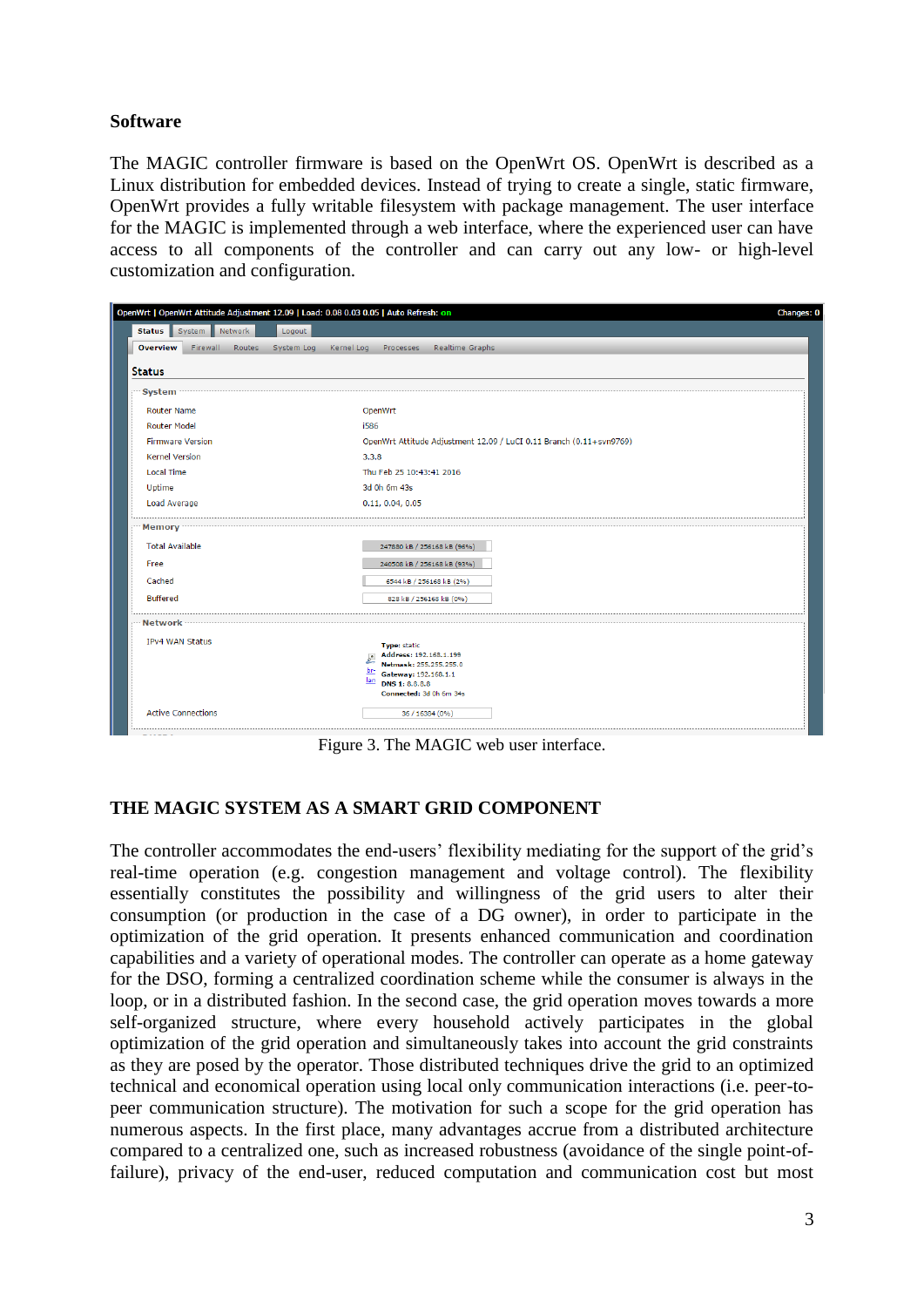importantly scalability ("Plug-and-Play" capability). Furthermore, additional attention is drawn from the ever-growing prospect of utilizing technologies such as the Power Line Communication (PLC) that seem particularly suitable, since they enable neighbouring grid nodes (which are electrically connected) to exchange information using the pre-existent grid infrastructure.

The MAGIC system is designed for Smart Grid applications and for this reason is inspired from an insight for the future distribution grid. As presented in Figure 4, the DSO actor and the prosumer actor are defined in order to model their interaction even through a high-level use case description. Also, the role of an aggregator that maintains a portfolio of customers and trades energy and ancillary services seems interesting.



Figure 4. Peer-to-peer network of the households equipped with the MAGIC controller and the DSO front-end IED. A simplified demonstration of a LV feeder. Black arrows represent communication links which coincide with the electrical topology in this case. The aggregator groups the prosumers for grid support functionalities.

## **REAL-TIME DISTRIBUTION GRID OPERATION SUPPORT**

Next, a presentation is given, from a high-level perspective, of the algorithms integrated in the MAGIC system, related to supporting the real-time operation of the distribution grid.

For the case that a voltage problem is detected (either by the DSO IED or a Load Controller) a negotiation is triggered between nearby households by the node that first detected the deviation. Due to the nature of the distributed architecture, the node that triggers the negotiation is indifferent to the final result. The negotiation is based on a distributed algorithm that coordinates the participants using peer-to-peer communication and after a bounded time interval provides a final decision. At this point each entity becomes aware of the action he should perform in order for the voltage problem to be resolved. The DSO is also aware about the actions to be performed, since it is possible to participate in the negotiation with monitoring role. This way, he has always the possibility to approve the actions proposed by the algorithm, judging from the state that his network will be driven to, and without knowing the specific action of each single node. The role of the aggregator is to group customers and trade the provision of customer's flexibility. If the problem persists or the DSO needs to take specific actions due to a critical situation in the grid, conventional control actions are possible to be taken by the DSO such as direct load shedding.

The congestions/overloading of the components of the distribution grid are handled based on the same principle. The actively participating nodes monitor the state of the grid by calculating locally several physical quantities, e.g. active power. The nodes also calculate their share/contribution to a potential overload by comparing internal values with the general state estimated before. The problem is being solved locally taking into account the constraints of the grid and the constraints of loads/DG. The DSO upon detection of overload/congestion informs the related aggregators or prosumers to take action. This action is calculated by the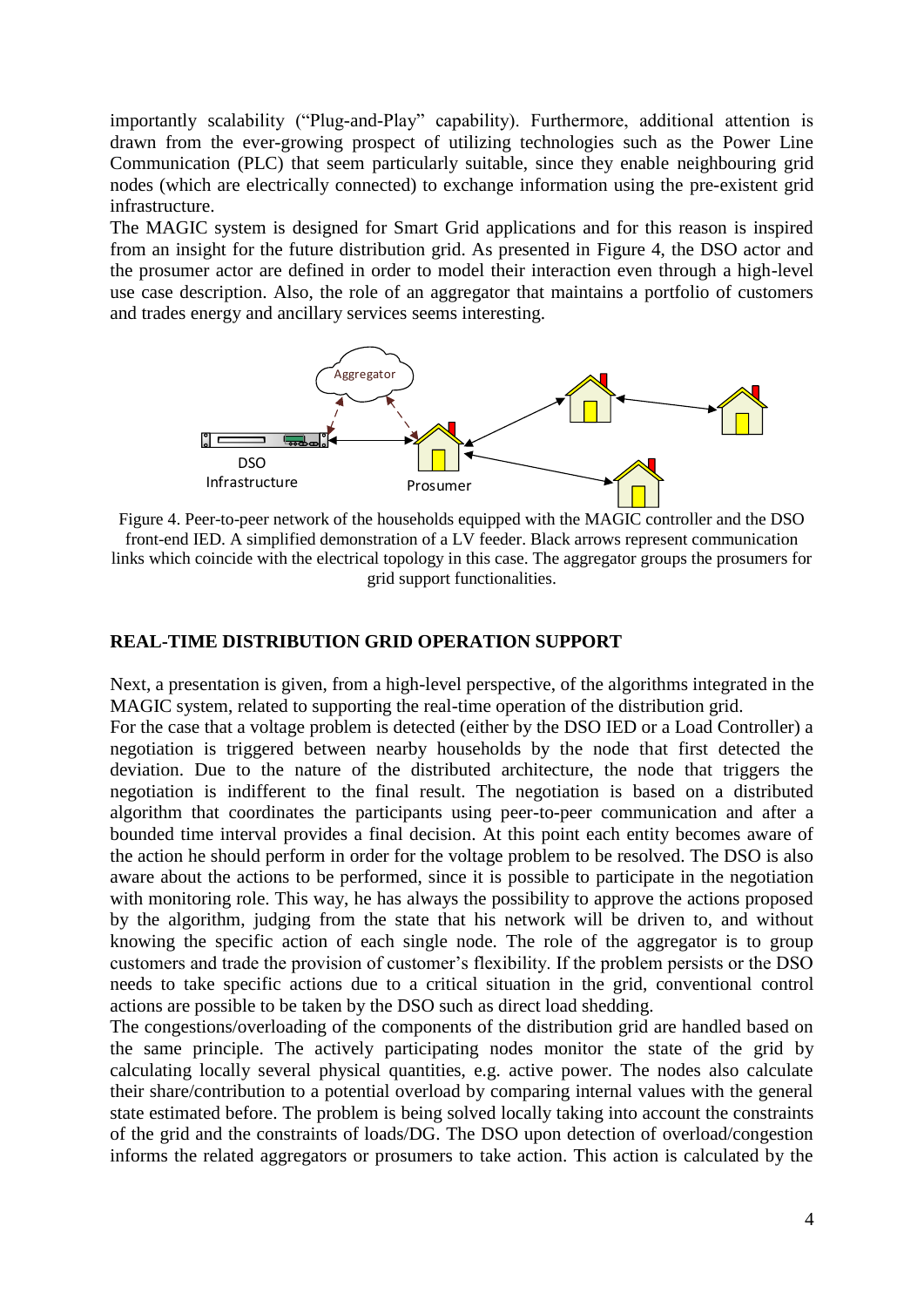distributed algorithm and evaluated -as discussed previously- by the DSO. If the problem persists or the situation is very critical, conventional control actions can be taken by the DSO.

# **SOFTWARE ARCHITECTURE**

In Figure 5, the software architecture of the MAGIC system is presented. The controller supports the FIPA compliant, Java based, JADE platform [1] and the software package "DREAM framework" [2]. The core of the system is the MAS that implements the functionalities described in the previous chapter and other coordination schemes.



Figure 5. Software packages of the Load Controller.

The distributed algorithms integrated in the MAGIC system are presented in detail in [3] and [4] and they are specially adapted in order to be able to cope with congestion management and voltage control in LV distribution grids. The load controller monitors and controls the consumption of the household appliances and communicates with each other (on the application layer) utilizing the JADE and DREAM framework services. Furthermore, it decides internally and based on the priorities set by the customer, which appliances should be turned on or off in order to maintain the total consumption of the household in the level that is calculated by each negotiation.

# **DEMONSTRATION SCENARIO**

In order to prove the applicability and efficiency of the controller various demonstration scenarios where planned and are being tested in the Meltemi Smart Grid test site. In the specific scenario 10 households under the same feeder, equipped with the load controller, are picked to participate in the demonstration. Screenshots of the JADE application as well as the peer-to-peer message exchange is given in Figure 6.



Figure 6. Screenshots of the JADE application.